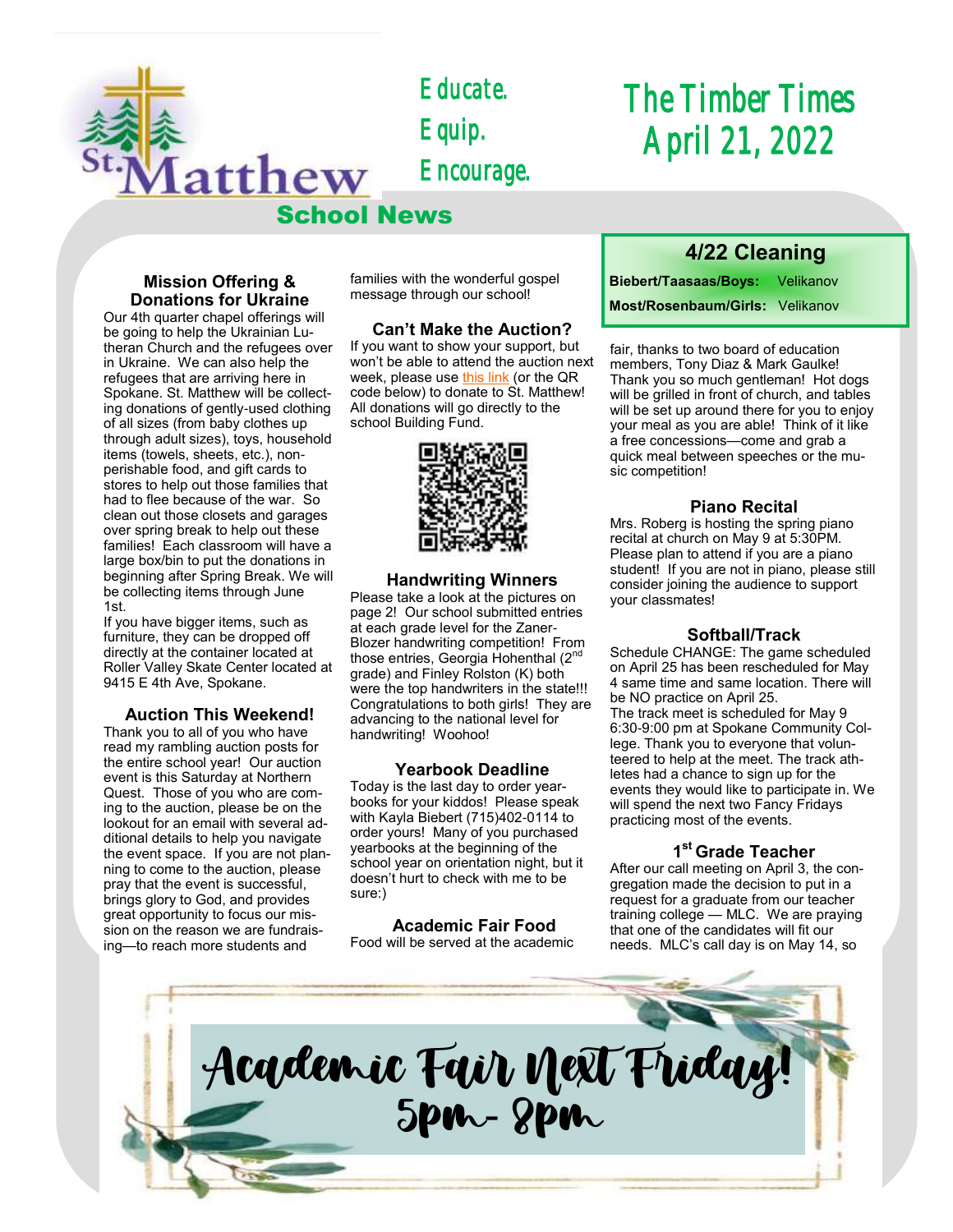## Page 2 MIGHTY TIMBERS

we should know by then if we will be getting a graduate. Keep praying for St. Matt's!

#### **Financial Aid Applications**

If you are planning to apply for aid, please log in to your account and begin the process! All applications will be reviewed as they are submitted.

**Singing in Church** Junior Choir will be singing in church **this Sunday, April 24 at 10AM**. Please plan to attend this service.

#### Thank you!

#### **StageCraft, Props and Costumes... Oh My!**

The Jr. Choir musical has been cast and rehearsals have begun! Do you have any foam swords, shields, knights outfits, or medieval clothing (think king, queen, or princess) that the Jr. Choir could borrow? If so, please let Mrs. Most know. After Easter break, Jr. Choir will be meeting on Tuesdays until 4:30 to

work on music and on Thursdays until 5 pm to block out scenes and run through the musical from top to finish. We only have 11 more rehearsals until the big night!!!

#### **Parenting Article**

Please view the latest parenting article [here.](https://www.naeyc.org/resources/pubs/tyc/feb2014/process-art-experiences) Thinking of creative art ideas? Here are some to try!



# Handwriting Accolades



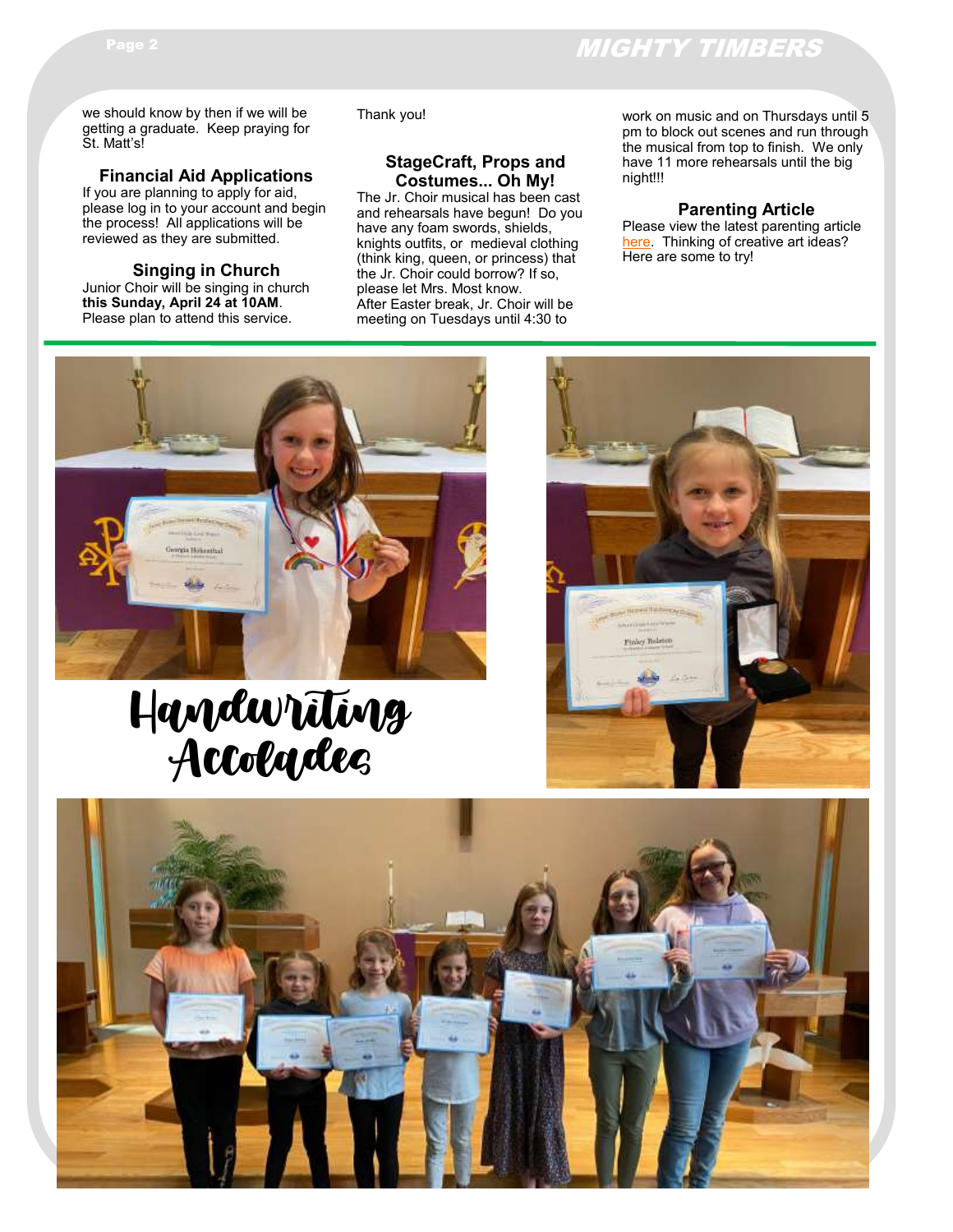## Classroom News

**Preschool News**

Miss Donna Lindsay(509.638.5361)

Jesus Christ is Risen!! He is Risen Indeed!! Hallelujah!!

Welcome back to preschool!! Our focus this week is on Jesus' resurrection. Last week, each class was able to build their own Resurrection Garden. We gathered treasures from my backyard to decorate the Garden, we lay Jesus in the tomb, and of course, we placed a rock at the opening of the tomb, so no one could get in and no one could get out. We came back to school after Easter and we now can see just what happened after 3 days of Jesus being in the tomb!! Our Resurrection Gardens have been transformed!! The grass has grown, the stone is rolled away and the tomb is empty - "He is not here!! He is alive!!" What a beautiful Resurrection Garden we now have!! What an amazing visual for the children to see and understand!!

This week, all of the classes were able to create an Empty Tomb project. Every child was able to "roll" the stone away from the tomb and say, "Where is Jesus? He is not here!! He is alive!" What beautiful words for our children to always remember!!

On top of all of these activities, we also were able to celebrate a color this week!! BLUE!! What a fabulous day to wear BLUE on Thursday and Friday!! Of course, we get to play the infamous game of hide 'n' seek with blue ovals – with the lights on AND with the lights off!! Great fun celebrating BLUE!! What a FUN day for the preschool classes!!

May 12 and 13 are the dates for our upcoming musical, "Too Much Noise". We have been working extremely hard on our songs, but will need a little help on our "Sheep" song. A copy of the lyrics and the motions went home this week. Please work with your child on this song. The words aren't easy. I also sent home your child's chosen animal for the play along with costume ideas. If you should have any questions, please ask!! This will be an amazing performance!! We can't wait for you to see it!!

Next week our letter of the week is "Yy". Four year old classes, please bring something to school for show 'n' tell that begins with "Yy".

Our bible verse we will be learning in class is John 20:29b "Blessed are those who have not seen and yet have believed."

Hope to see all of you at our Silent Auction this Saturday night. Please come out to Northern Quest Casino and support our school!!

Have an amazing weekend with your family!! Please stay safe and healthy!!

#### **Kindergarten News**

Miss Rachel Taasaas (360.271.5201)

#### **Book it!**

In your child's folder you will see a certificate with the total amount of minutes read. Wesley Gaulke was our top reader with 7,476 minutes during our 6 months of reading! Everyone did a great job reading! Keep up the good work! Reading 20 minutes each night is still part of your child's homework.

#### **Memory Work**

**April 28-** So do not fear, for I am with you; do not be dismayed, for I am your God. I will strengthen you and help you; I will uphold you with my righteous right hand. Isaiah 41:10

#### **Academic Fair**

Judging for the Academic Fair took place on Tuesday and Wednesday. I will have your child's total points to you as soon as possible so you know whether or not your child will be participating next Friday in the Academic Fair. Everyone is encouraged to come and support the other students. Your child's art will be on display. When the evening is over you may take their work home with you.

The Academic Fair is a great way to showcase talents of our students. Not everyone is an athlete and we want to celebrate all of the wonderful abilities our students have.

#### **Too Much Noise!**

Please make sure you are helping your child practice their lines for the play there are still a lot of students who don't know their lines or don't know when they need to say their lines. They need to know when it is their turn to speak. Many kids are waiting for me to tell them when to speak, that should not be the case, they need to know when it is their turn.

Also, I sent home the lyrics for the sheep song before Spring Break, keep practicing that song at home, most students still don't know it.

Costume suggestions will be sent home shortly.

#### **Literature Bags**

Literature bags are going home today. Please make sure you inventory the bag BEFORE your child starts taking things out. Let me know if any books are missing, otherwise you will be responsible for purchasing any missing items.

#### **School Supplies**

We are completely out of skinny black whiteboard markers. Please send a minimum of 2 whiteboard markers to school sometime within the next week or so. Black only. Thank you! Some of you have already purchased new markers for your child, if you have not brought new markers please do that as soon as possible.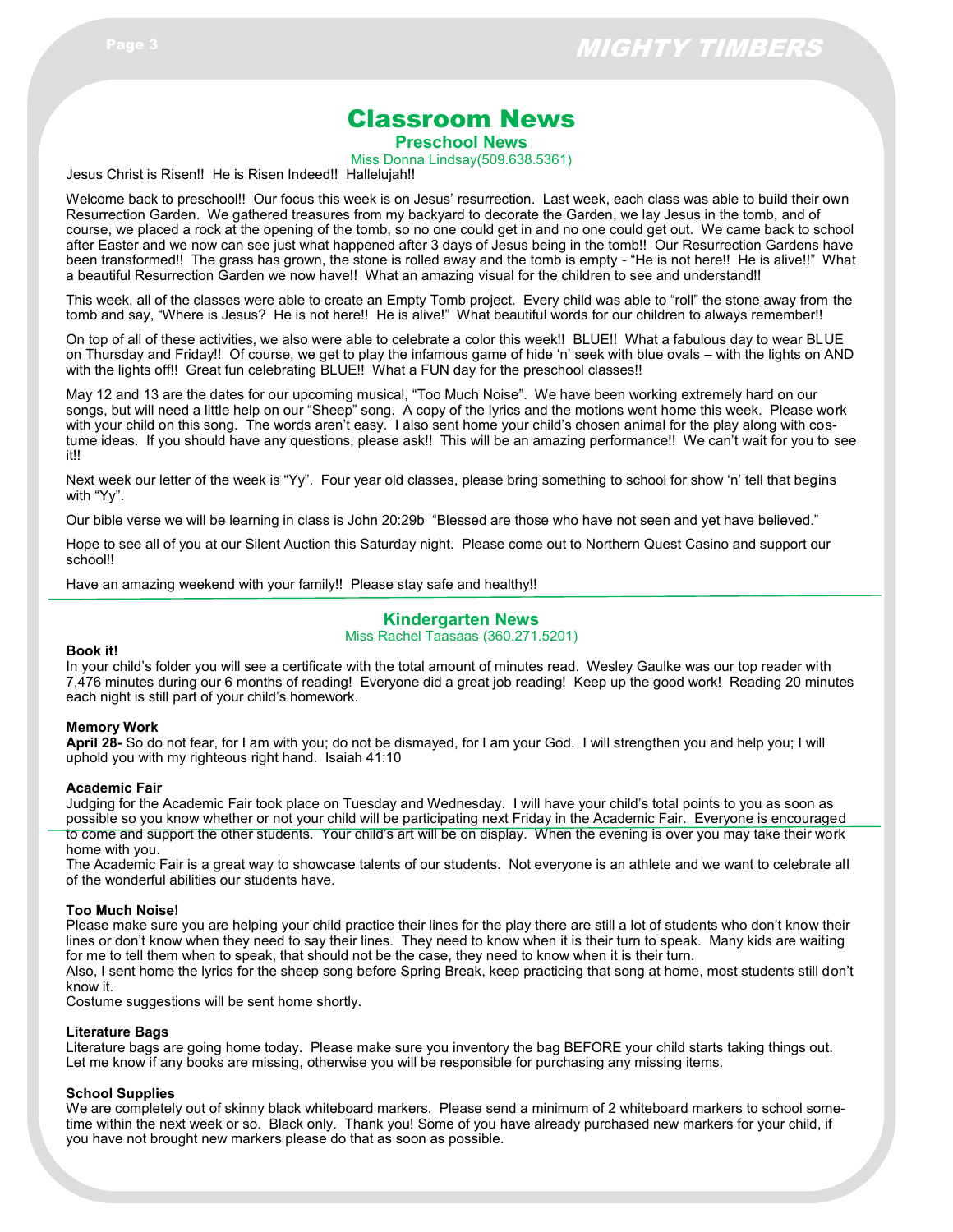#### **1st-2nd Grade News**

Miss Erika Rosenbaum (269.326.5437)

#### **Memory Work/Christlight**

- 4/26 The Third Article of the Apostles' Creed
- 4/28 Matthew 28:19-20
- Please read the Bible stories (Jesus Appears to His Disciples, Thomas Believes, and Jesus Meets His Disciples in Galilee) from this week with your child this weekend and sign and return the GREEN sheet.

#### **1st Grade Homework**

- Purple bookmark (Theme 8-3) will be due April 25.
- Lightning Words (Theme 9 Week 1) will be due April 29. Make sure to be turning these in or a free pass will be used.
- Math flash cards will be coming home tomorrow. Please work with your child on both sets (plus 9 and subtracting a number from 10).
- Spelling test will be on April 28. We are working on the long i sound spelled y. These are the words for next week: by, my, fly, cry, why, pry, multiply, ever, around.
- Read 20 minutes a day.

#### **2nd Grade Homework**

- Spelling test will be on April 28. We are working on a few rules to make words plural. These are the words for next week: parties, candies, cities, boys, donkeys, leaves, shelves, wolves, knives, elves, wish, many.
- Math flash cards will be coming home tomorrow. Please work with your child on both sets please (subtracting 9 and subtracting 8).
- Read 20 minutes a day.

#### **Extra Notes**

- Academic Fair If your child was chosen to advance to the final round, please be working with your child on his or her speech. Make sure to have an introduction and conclusion to the speech. I was impressed with all of the speeches that the students gave. They did a nice job. The final round will take place on April 29.
- Please continue to have your child bring a water bottle to school.
- Make sure your child has tennis shoes on Friday for PE. Thank you!
- Thank you to everyone that volunteered to help judge this week for the academic fair speeches. It was greatly appreciated!

#### **3rd-4th Grade News**

#### Mrs. Michelle Most (832.212.9102)

Thank you to all of you for all the extra work at home that went into the Academic Fair presentations. The children did amazing work in such a short period of time. Thank you also to all of the parents who volunteered to be judges! It was so appreciated! Thank you!

**Science -** We are busy learning about the plant and animal kingdoms. Next week we begin working on a slide presentation of one division of the animal kingdom!

**Reading-** We have begun our final novel of the year, Little House on the Prairie. We are learning many new words and what it was like to travel across the country in a covered wagon. What happens in a day as you travel across the prairie in a wagon? Ask a third or fourth grader to describe it for you! **Extra Notes**-

- Please send a water bottle to school with your child each day.
- MAP testing is coming up the first week of May.

See you at the Auction on Saturday! Have a blessed week in the Lord!

#### **5th-8th Grade News**

#### Mr. Jacob Biebert (715.402.0094)

I pray you all had an amazing Easter celebration! It was important that we took time to focus on the reason for our salvation. However, now we make the last push towards the end of the school year. It will be extremely busy, but fun and exciting all at the same time.

Here is next week's memory work:

Monday 4/25: Galatians 3:26, 1 Peter 2:9; Wednesday 4/27: 3<sup>rd</sup> Article; Thursday 4/28: Hymn 152: 1-3,8; Friday 4/29: Mark 10:45, John 14:14

The 5-6<sup>th</sup> grade history class is taking a lesson in perspectives as they study the build up to the American Revolution. Half of the class has been tasked with seeing why the British were frustrated with the colonists, and half of the class has been tasked with looking at why the colonists were frustrated with the British. Perhaps as I get older my perspectives have changed, but I felt more for the British than I had in year's past. Although I am happy that we have the country and freedoms we have today, I can't say that the way the colonists went about getting it was entirely appropriate.

The 7-8<sup>th</sup> grade class has finished up all their Socratic method tests. These took a bit longer than expected simply due to the great discussion that took place. However, we are ready to move on! We are going back to our discussion on the Hanford Nuclear Reservation and its effects on Washington State and the Native Americans that live there.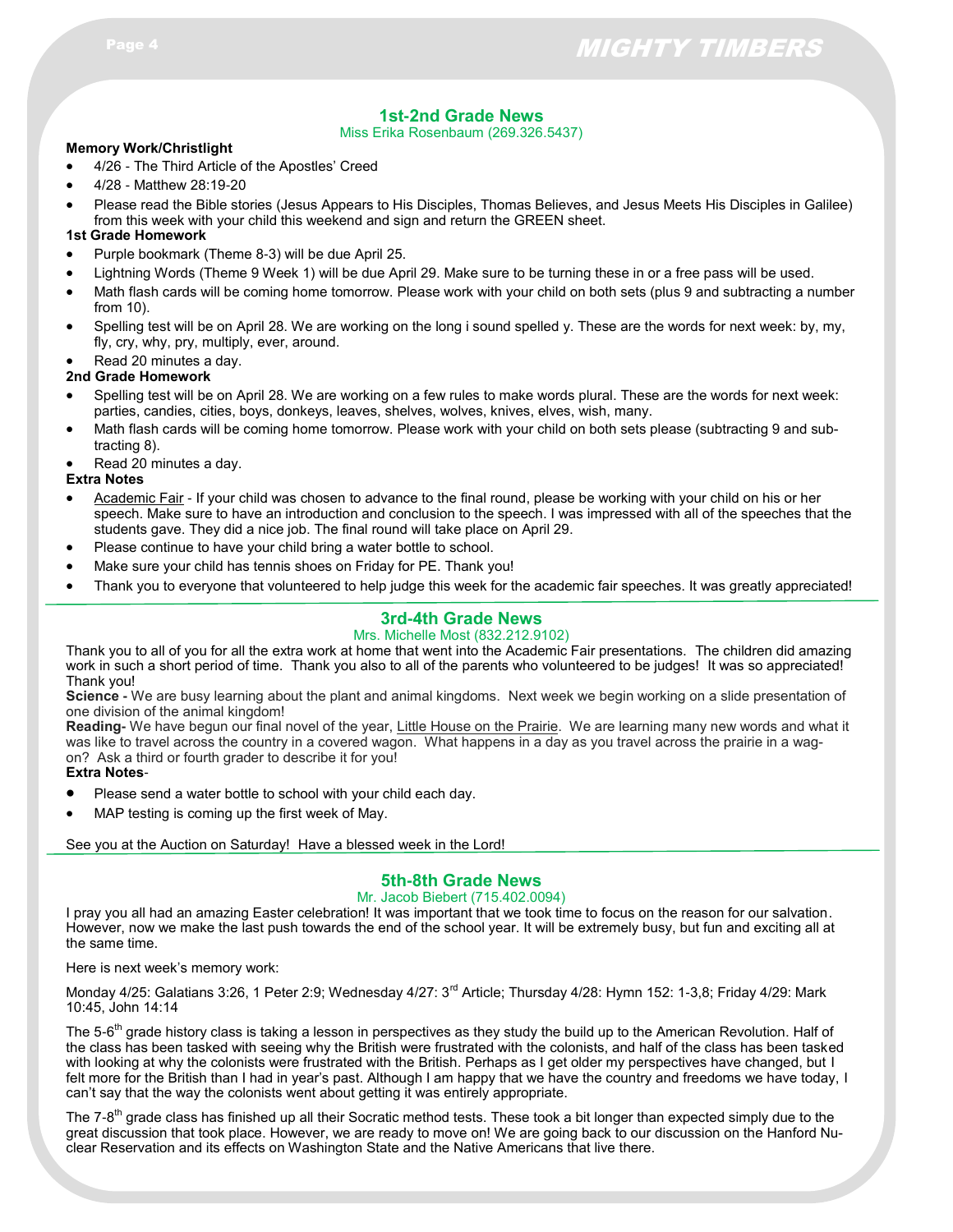Science was life changing this week as we studied the taxonomy/classification of organisms. We got to listen to the world's greatest boy band, The Taxonomy Boyzzzzz, sing for us what this taxonomy thing is all about. Students realized the difficulty that there must be in classifying organisms with the estimated 1.4 million out there that have been named.

April has been a blur and extremely stressful and busy. I am sure you are feeling it to. There are always responsibilities outside of work that many of you have. School has the auction and academic fair coming up. Spring extracurriculars have started, and it all combines to be one hot mess! Here's to praying that May is a bit more peaceful for all of you.

I hope to see many of you at the auction this weekend. It should be an extremely fun night coming together to support our school. God's Blessings on your weekends!